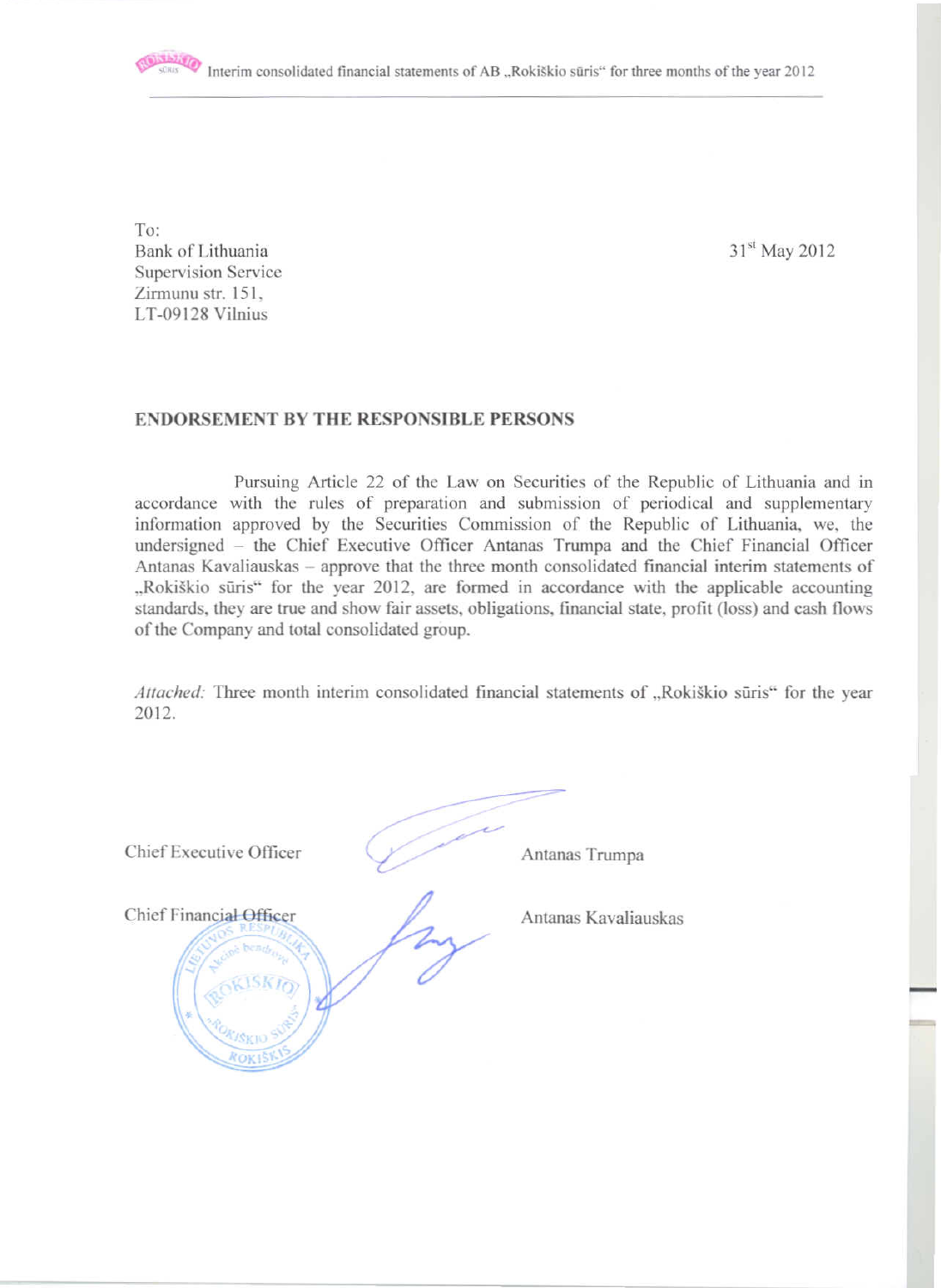



# **INTERIM CONSOLIDATED FINANCIAL STATEMENTS OF AB "ROKIŠKIO S**Ū**RIS" FOR THREE MONTH PERIOD OF THE YEAR 2012**

*(Prepared in accordance with the rules of preparation and submission of periodical and supplementary information approved by the Securities Commission of the Republic of Lithuania)*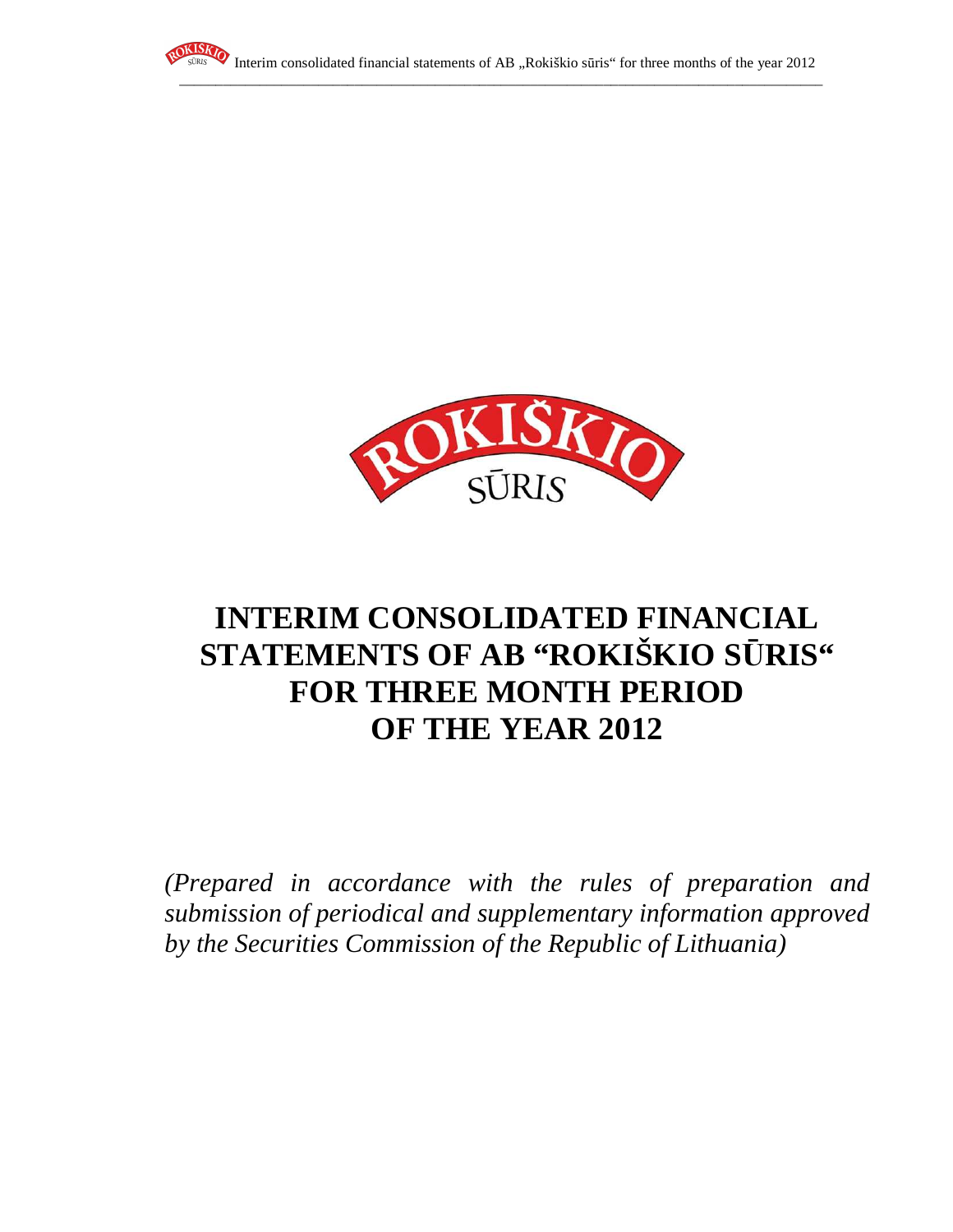

# **1. Reporting term of the prepared consolidated financial statements.**

The consolidated financial statements are prepared for three month period of the year 2012.

### **2. Key information of the issuer:**

Name of the issuer: Joint stock company "Rokiskio suris". Legal base: Joint Stock Company. Address – Pramones str. 3, LT 42150 Rokiskis, Republic of Lithuania. Telephone: +370 458 55 200, fax +370 458 55 300. E-mail address: rokiskio.suris@rokiskio.com Website: www.rokiskio.com Registered in on  $28<sup>th</sup>$  February 1992 by the Authorities of Rokiskis region. Re-registered in on 28<sup>th</sup> November 1995 by the Ministry of Economy of the Republic of Lithuania. Company code 173057512. Manager of registry of legal entities – State company "Registru centras". The authorized capital of AB "Rokiskio suris" equals to LTL 35,867,970. There are 35,867,970 shares. Nominal value per share equals to LTL 1 (one litas).

### **3. Information on the issuer's daughter enterprises and subsidiaries**

The consolidated group (hereinafter the "Group") consists of the Parent Company, two branches, four subsidiaries and one joint venture.

### **Subsidiaries of AB "Rokiškio s**ū**ris":**

UAB "Rokiskio pienas" legal address: Pramonės g. 8, LT - 28216 Utena. Company code: 300561844. AB "Rokiškio sūris" is its founder and the only shareholder having 100 per cent of shares.

Dairy cooperative "Žalmargė" legal address: Kalnalaukio g.1, Širvintos. Company code: 178301073.

Latvian company SIA Jekabpils piena kombinats (company code 45402008851, legal address: Akmenu iela 1, Jekabpils, Latvija LV-5201).

Latvian company SIA Kaunata (company code 240300369, legal address Rogs, Kaunata pag., Rezeknes nov., Latvia)

#### **Co-controlled company:**

UAB "Pieno upės", legal address: Sandėlių g. 9, Kaunas. Company code: 135027862.

### **Branches of AB "Rokiškio s**ū**ris"**:

AB "Rokiškio sūris" branch Utenos pienas (Company code: 110856741, Pramonės g. 8, LT-28216 Utena);

AB "Rokiškio sūris" branch Ukmergės pieninė (Company code: 182848454, Kauno g. 51, LT-20119, Ukmergė).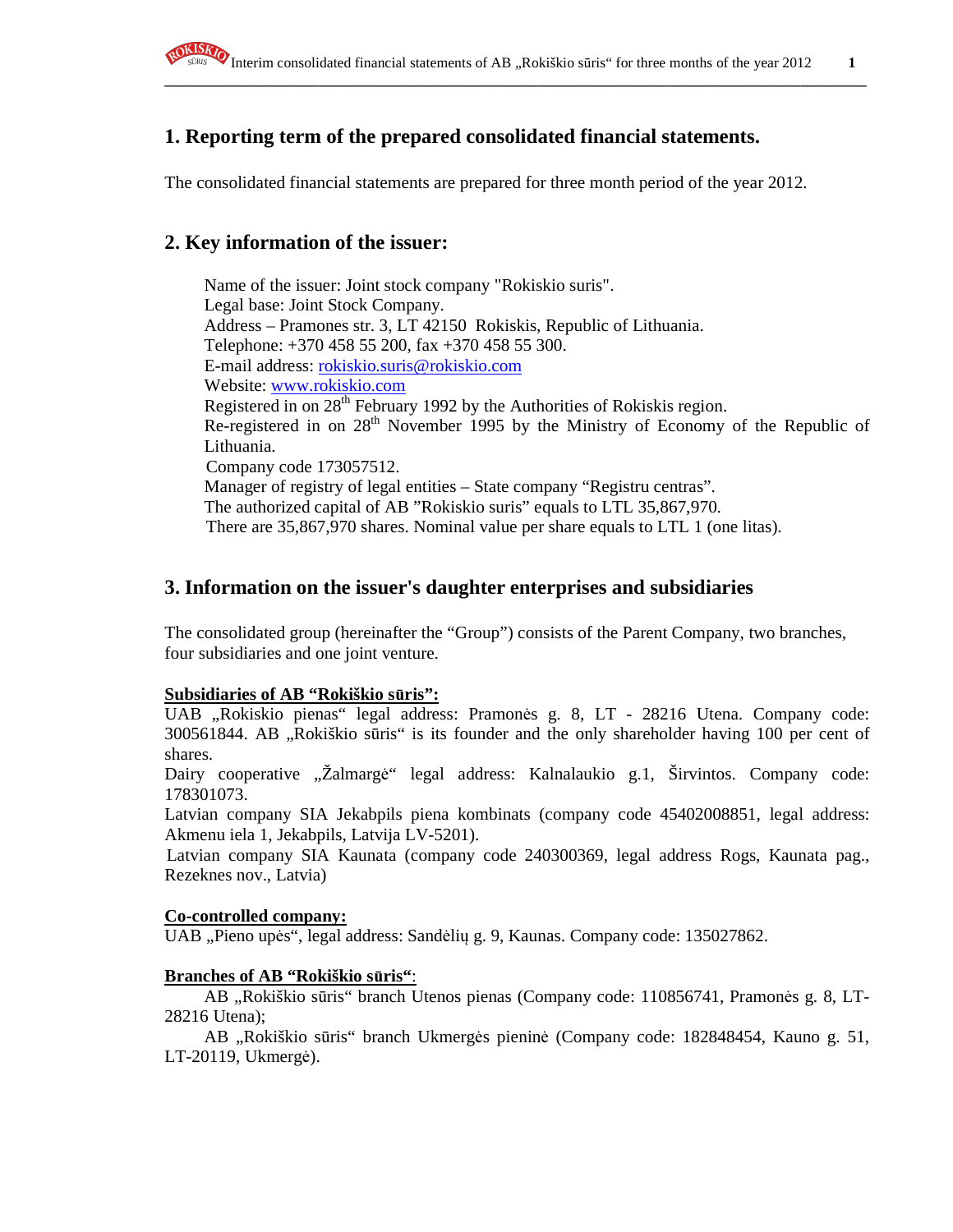

# **4. Characterization of the issuer's basic business.**

Basic business of the group of "Rokiškio sūris":

♦ Dairying and cheese production (EVRK 10.51);

Basic business of AB "Rokiškio sūris" is production and sales of fermented cheese, whey products, and skim milk powder.

Daughter enterprises:

Basic business of UAB "Rokiškio pienas" production and sales of fresh dairy products (fluid milk, kefir, sour milk, butter, curds, fresh cheese, sour cream, chocolate coated curds dessert, desserts). Basic business of KB "Žalmargė" is purchase of raw milk. Basic business of SIA Jekabpils piena kombinats –purchase of raw milk. Basic business of SIA Kaunata – purchase of raw milk.

### **Co-controlled company:**

Basic business of UAB "Pieno upės" is purchase of raw milk.

### **Branches of AB "Rokiškio s**ū**ris":**

Basic business of AB "Rokiškio sūris" branches Utenos pienas and Ukmergės pieninė is purchase of raw milk.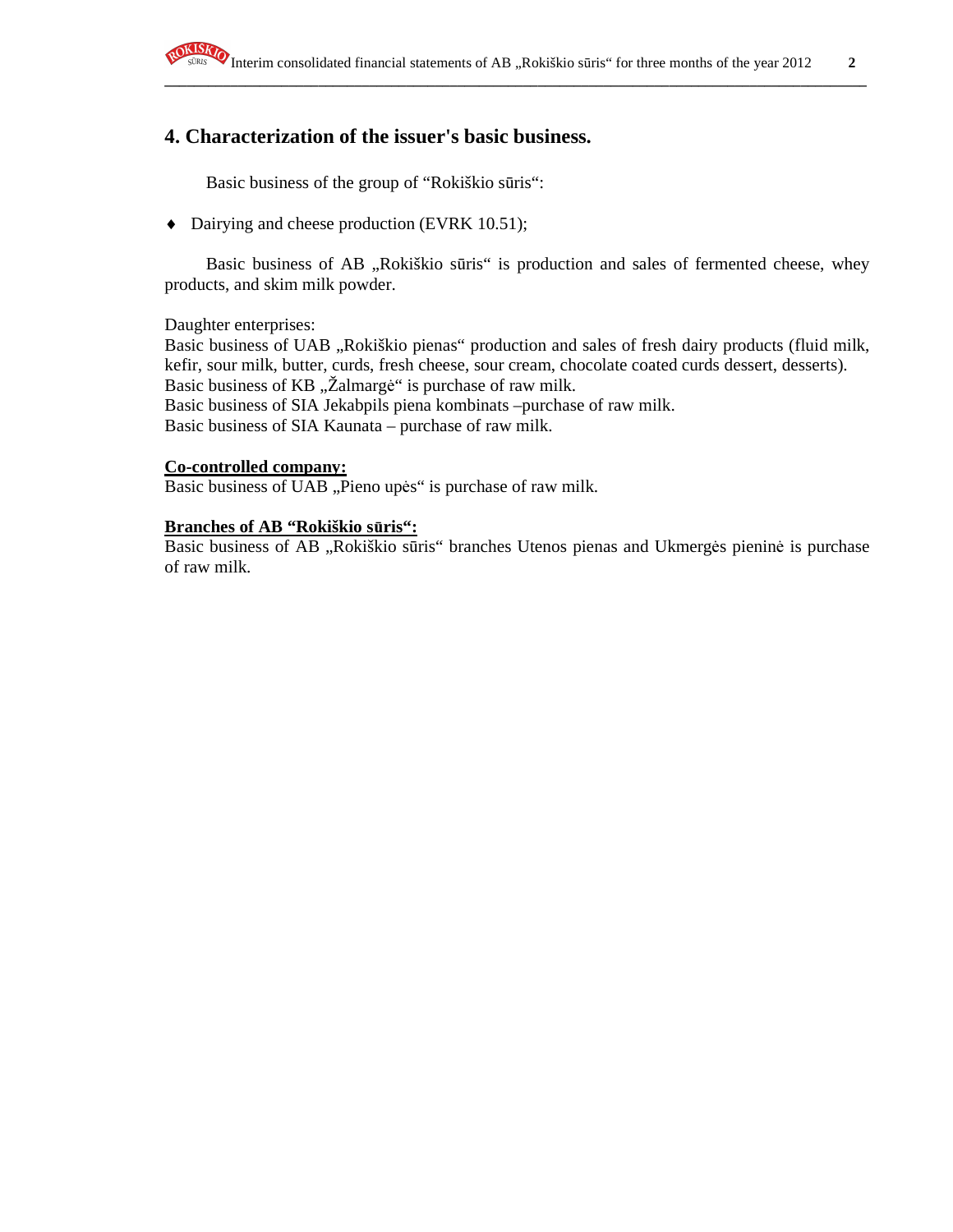Company code 173057512, address: Pramonės g. 3, LT-42150 Rokiškis, Lithuania

(All tabular amounts are in LTL '000 unless otherwise stated)

# **Consolidated Balance sheet**

|                                     | <b>March 31st, 2012</b> |         | December 31st, 2011 |         | <b>March 31st, 2011</b> |         |
|-------------------------------------|-------------------------|---------|---------------------|---------|-------------------------|---------|
|                                     |                         |         |                     |         |                         |         |
| <b>PROPERTY</b>                     |                         |         |                     |         |                         |         |
| Long-term tangible assets           | 165 781                 |         | 169 310             |         | 85 635                  |         |
| Intangible assets (with prestige)   | 1 2 7 3                 |         | 1 3 3 0             |         | 530                     |         |
| Other receivables in a year         | 15 780                  |         | 17 303              |         | 43 038                  |         |
|                                     |                         | 182 834 |                     | 187943  |                         | 129 203 |
| <b>Current assets</b>               |                         |         |                     |         |                         |         |
| Inventories                         | 97 327                  |         | 94 968              |         | 50 950                  |         |
| Receivables and advance payments    | 101 400                 |         | 100 880             |         | 79 324                  |         |
| Short-term investments              | 56494                   |         | 53 490              |         | 26 375                  |         |
| Cash and cash equivalents           | 4 6 3 3                 |         | 10 576              |         | 75 25 2                 |         |
|                                     |                         | 259 854 |                     | 259 914 |                         | 231 901 |
| <b>Total assets</b>                 |                         | 442 688 |                     | 447857  |                         | 361 104 |
| <b>EQUITY AND LIABILITIES</b>       |                         |         |                     |         |                         |         |
| <b>Capital and reserves</b>         |                         |         |                     |         |                         |         |
| Ordinary shares                     | 35 868                  |         | 35 868              |         | 35 868                  |         |
| Share premium                       | 41 473                  |         | 41 473              |         | 41 473                  |         |
| Reserve for acquisition of treasury | 40 287                  |         | 40 287              |         | 20 287                  |         |
| shares                              |                         |         |                     |         |                         |         |
| Treasury shares                     | (3868)                  |         | (3868)              |         |                         |         |
| Other reserves                      | 80 159                  |         | 82 5 98             |         | 7433                    |         |
| Retained earnings                   | 94 302                  |         | 93 004              |         | 89 855                  |         |
|                                     |                         | 288 221 |                     | 289 362 |                         | 194 916 |
| <b>Minority share</b>               |                         |         |                     |         |                         | 532     |
| <b>Non-current liabilities</b>      |                         |         |                     |         |                         |         |
| Deferred income                     | 16937                   |         | 18 108              |         | 5 3 7 4                 |         |
|                                     |                         | 16937   |                     | 18 10 8 |                         | 5 3 7 4 |
| <b>Current liabilities</b>          |                         |         |                     |         |                         |         |
| Trade and other payables            | 60 9 35                 |         | 58 568              |         | 55 147                  |         |
| Income tax liabilities              | 7767                    |         | 6 0 3 0             |         | 6473                    |         |
| Deferred income                     | 3691                    |         | 3 2 5 8             |         | 2 2 8 6                 |         |
| Provisions                          | 824                     |         | 824                 |         | 824                     |         |
| Financial debts                     | 64 313                  |         | 71 707              |         | 95 552                  |         |
|                                     |                         | 137 530 |                     | 140 387 |                         | 160 282 |
| <b>Total equity and liabilities</b> |                         | 442 688 |                     | 447 857 |                         | 361 104 |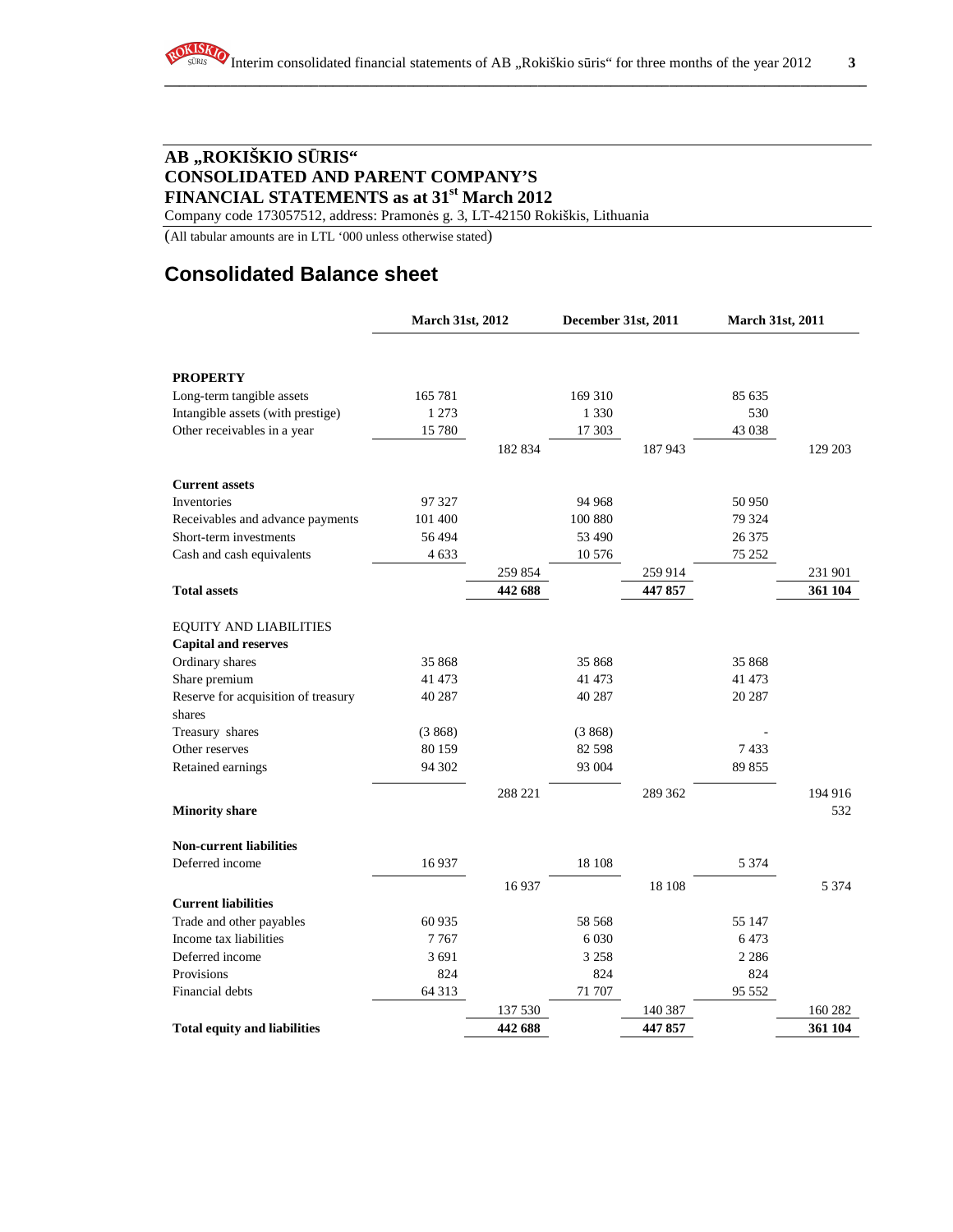Company code 173057512, address: Pramonės g. 3, LT-42150 Rokiškis, Lithuania

(All tabular amounts are in LTL '000 unless otherwise stated)

# **Statement of comprehensive income**

|                                         | For the year ended<br>March 31st | For the year ended<br>March 31st. |
|-----------------------------------------|----------------------------------|-----------------------------------|
|                                         | 2012                             | 2011                              |
|                                         |                                  |                                   |
| <b>Sales</b>                            | 164 241                          | 150 358                           |
| Cost of sales                           | (152 344)                        | (135 521)                         |
| <b>Gross profit</b>                     | 11 897                           | 14 8 37                           |
| Selling and marketing expenses          | (12653)                          | (13770)                           |
| <b>Operating profit (loss)</b>          | (756)                            | 1 0 67                            |
| Finance costs                           | (385)                            | (335)                             |
| Profit before tax                       | (1141)                           | 732                               |
| Income tax (accumulation)               |                                  |                                   |
| <b>Operating activity income (loss)</b> | (1141)                           | 732                               |
| Minority interests                      |                                  | 82                                |
| Net profit (loss)                       | (1141)                           | 814                               |
| Other comprehensive income              |                                  |                                   |
| Total comprehensive income for the year | (1141)                           | 814                               |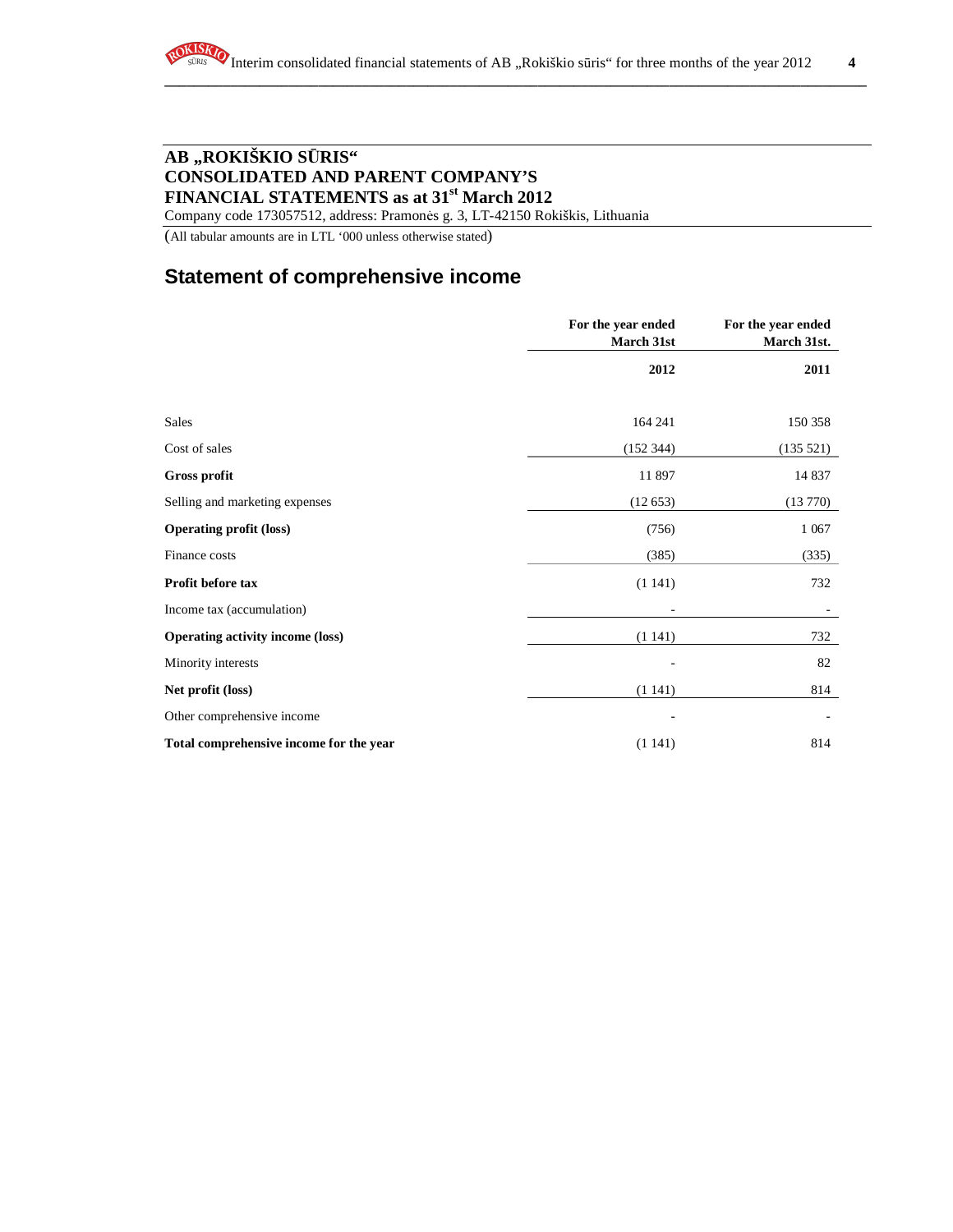Company code 173057512, address: Pramonės g. 3, LT-42150 Rokiškis, Lithuania

(All tabular amounts are in LTL '000 unless otherwise stated)

# **Consolidated cash flow statement**

|                                                                                  |          | Three month period ended<br><b>March 31st</b> |  |  |  |
|----------------------------------------------------------------------------------|----------|-----------------------------------------------|--|--|--|
| <b>Operating activities</b>                                                      | 2012     | <b>2011</b>                                   |  |  |  |
| Profit before tax and minority interest<br>Corrections:                          | (1141)   | 732                                           |  |  |  |
| depreciation                                                                     | 5 7 3 8  | 6 0 9 9                                       |  |  |  |
| depreciation (negative prestige not included)                                    | 86       | 56                                            |  |  |  |
| written off long-term tangible assets<br>$\overline{\phantom{a}}$                | 26       | 12                                            |  |  |  |
|                                                                                  |          |                                               |  |  |  |
| loss in long-term tangible asset sales                                           | 14       | 45                                            |  |  |  |
| interest expenses<br>-                                                           | 318      | 282                                           |  |  |  |
| interest income                                                                  | (433)    | (431)                                         |  |  |  |
| net unrealized currency exchange profit                                          | (93)     | (54)                                          |  |  |  |
| export subsidies received<br>-                                                   |          |                                               |  |  |  |
| depreciation of long-term tangible asset support<br>Circulating capital changes: | (736)    | (802)                                         |  |  |  |
| - inventories                                                                    | (2359)   | 11 636                                        |  |  |  |
| - payables                                                                       | 2 3 6 7  | 233                                           |  |  |  |
| - receivables and advance payments                                               | (3108)   | 1788                                          |  |  |  |
| Cash flows generated from operating activities                                   | 679      | 19 5 9 6                                      |  |  |  |
| Interest paid                                                                    | (318)    | (282)                                         |  |  |  |
| Income tax paid                                                                  |          |                                               |  |  |  |
| Net cash flows from investing activities                                         | 361      | 19 3 14                                       |  |  |  |
| <b>Investing activities</b>                                                      |          |                                               |  |  |  |
| Purchase of long-term tangible assets                                            | (1763)   | (2367)                                        |  |  |  |
| Purchase of intangible assets                                                    |          | (68)                                          |  |  |  |
| Loans granted to farmers and employees                                           | (605)    | (629)                                         |  |  |  |
| Proceeds from long-term tangible asset sales                                     | 29       | 65                                            |  |  |  |
| Repayments of loans granted to farmers and employees                             | 2997     | 2 3 3 5                                       |  |  |  |
| Interest received                                                                | 433      | 431                                           |  |  |  |
| Subsidies for long-term tangible assets                                          |          |                                               |  |  |  |
| Net cash flows from investing activities                                         | 1 0 9 1  | (233)                                         |  |  |  |
| <b>Financing activities</b>                                                      |          |                                               |  |  |  |
| Acquisition of treasury shares                                                   |          |                                               |  |  |  |
| Finance lease principal payments                                                 | (4)      | (4)                                           |  |  |  |
| Loans granted                                                                    | 100 051  | 323 354                                       |  |  |  |
| Loan repayments received                                                         | (109896) | (271 778)                                     |  |  |  |
| Dividends paid                                                                   |          |                                               |  |  |  |
| Net cash flows from financing activities                                         | (9849)   | 51 572                                        |  |  |  |
| Net increase in cash and cash equivalents                                        | (8397)   | 70 653                                        |  |  |  |
| Cash and cash equivalents at the beginning of the period                         | (1538)   | 4 5 9 9                                       |  |  |  |
| Cash and cash equivalents at the end of the period                               | (9935)   | 75 252                                        |  |  |  |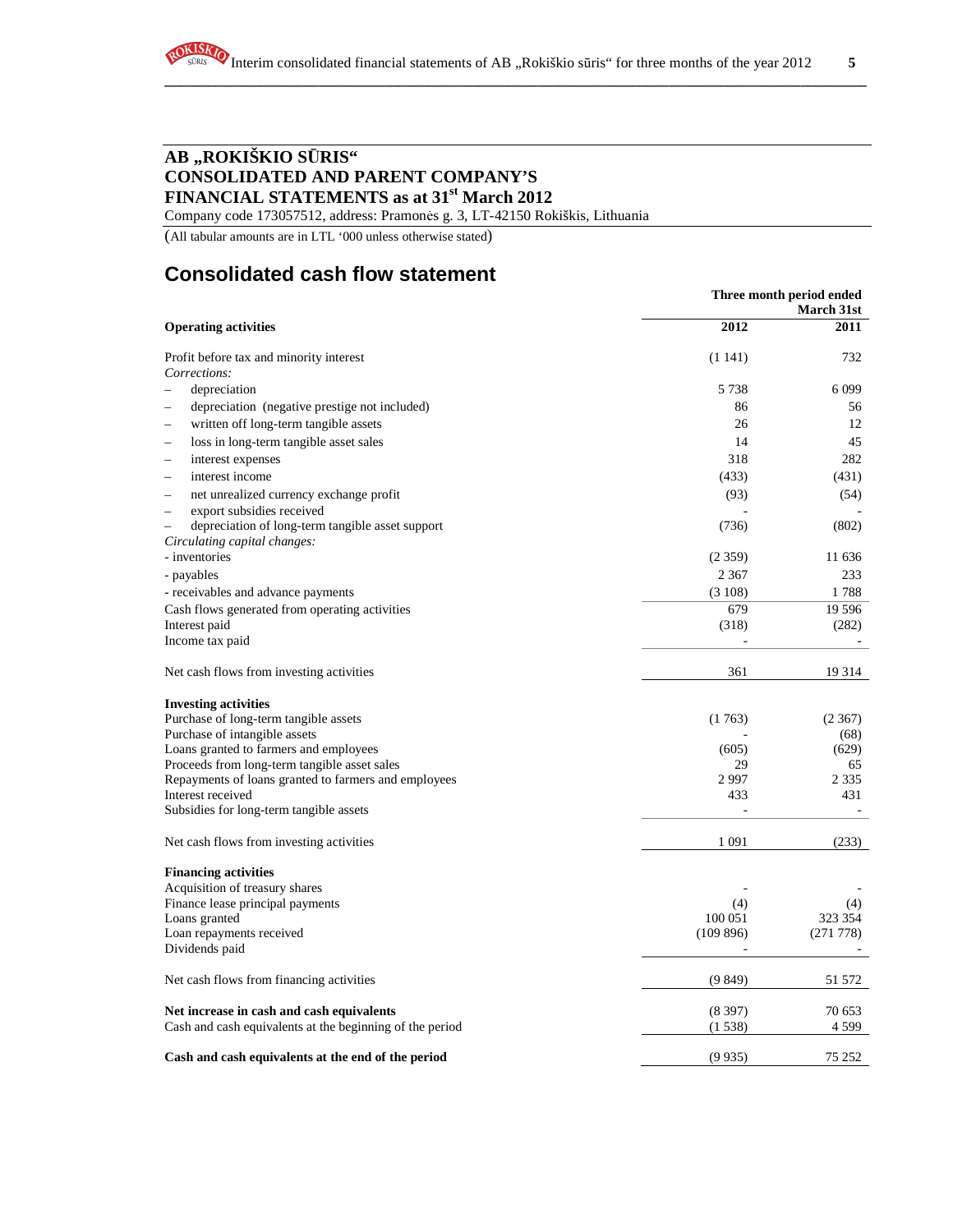Company code 173057512, address: Pramonės g. 3, LT-42150 Rokiškis, Lithuania

(All tabular amounts are in LTL '000 unless otherwise stated)

# **Consolidated Own Capital Change Statement**

|                                                                    | <b>Share</b><br>capital | <b>Share</b><br>premium | <b>Reserve for</b><br>acquisition<br>of treasury<br>shares | <b>Treasury</b><br>shares | Other<br>reserves | <b>Retained</b><br>earnings | <b>Total</b> | <b>Minority</b><br>share | <b>Total</b> |
|--------------------------------------------------------------------|-------------------------|-------------------------|------------------------------------------------------------|---------------------------|-------------------|-----------------------------|--------------|--------------------------|--------------|
| <b>Balance at 31st March</b><br>2010                               | 38 4 45                 | 41 473                  | 29 188                                                     | (11478)                   | 7433              | 89 123                      | 194 184      | 450                      | 194 634      |
| <b>Comprehensive income</b>                                        |                         |                         |                                                            |                           |                   | 732                         | 732          | 82                       | 814          |
| Decrease in share<br>capital / cancellation of<br>treasury shares  | (2577)                  |                         | (8901)                                                     | 11 478                    |                   |                             |              |                          |              |
| <b>Balance at 31st March</b><br><b>2011</b>                        | 35 868                  | 41 473                  | 20 287                                                     |                           | 7433              | 89 855                      | 194 916      | 532                      | 195 448      |
| <b>Comprehensive income</b>                                        |                         |                         |                                                            |                           |                   | 26 837                      | 26 837       |                          | 26 837       |
| Other comprehensive<br>income                                      |                         |                         |                                                            |                           | 75 165            |                             | 75 165       |                          | 75 165       |
| <b>Transactions with</b><br>owners                                 |                         |                         |                                                            |                           |                   |                             |              |                          |              |
| Acquisition of treasury<br>shares                                  |                         |                         |                                                            | (3868)                    |                   |                             | (3868)       |                          | (3868)       |
| <b>Dividends</b><br>relating<br>to<br><b>2010</b>                  |                         |                         |                                                            |                           |                   | (3688)                      | (3688)       |                          | (3688)       |
| Acquisition of the non-<br>supervisory<br>share in a<br>subsidiary |                         |                         |                                                            |                           |                   |                             |              | (532)                    | (532)        |
| Allocation to reserves                                             |                         |                         | 20 000                                                     |                           |                   | (20000)                     |              |                          |              |
| <b>Total transactions with</b><br>owners                           |                         |                         | 20 000                                                     | (3868)                    |                   | (23688)                     | (7556)       | (532)                    | (8088)       |
| <b>Balance</b><br><b>December</b><br>at<br>31st, 2011              | 35 868                  | 41 473                  | 40 287                                                     | (3868)                    | 82 5 98           | 93 004                      | 289 362      |                          | 289 362      |
| <b>Comprehensive income</b>                                        |                         |                         |                                                            |                           |                   | (1141)                      | (1141)       |                          | (1141)       |
| Other comprehensive<br>income                                      |                         |                         |                                                            |                           | (2439)            | 2439                        |              |                          |              |
| <b>Balance at 31st March</b><br>2012                               | 35 868                  | 41 473                  | 40 287                                                     | (3868)                    | 80 159            | 94 302                      | 288 221      |                          | 288 221      |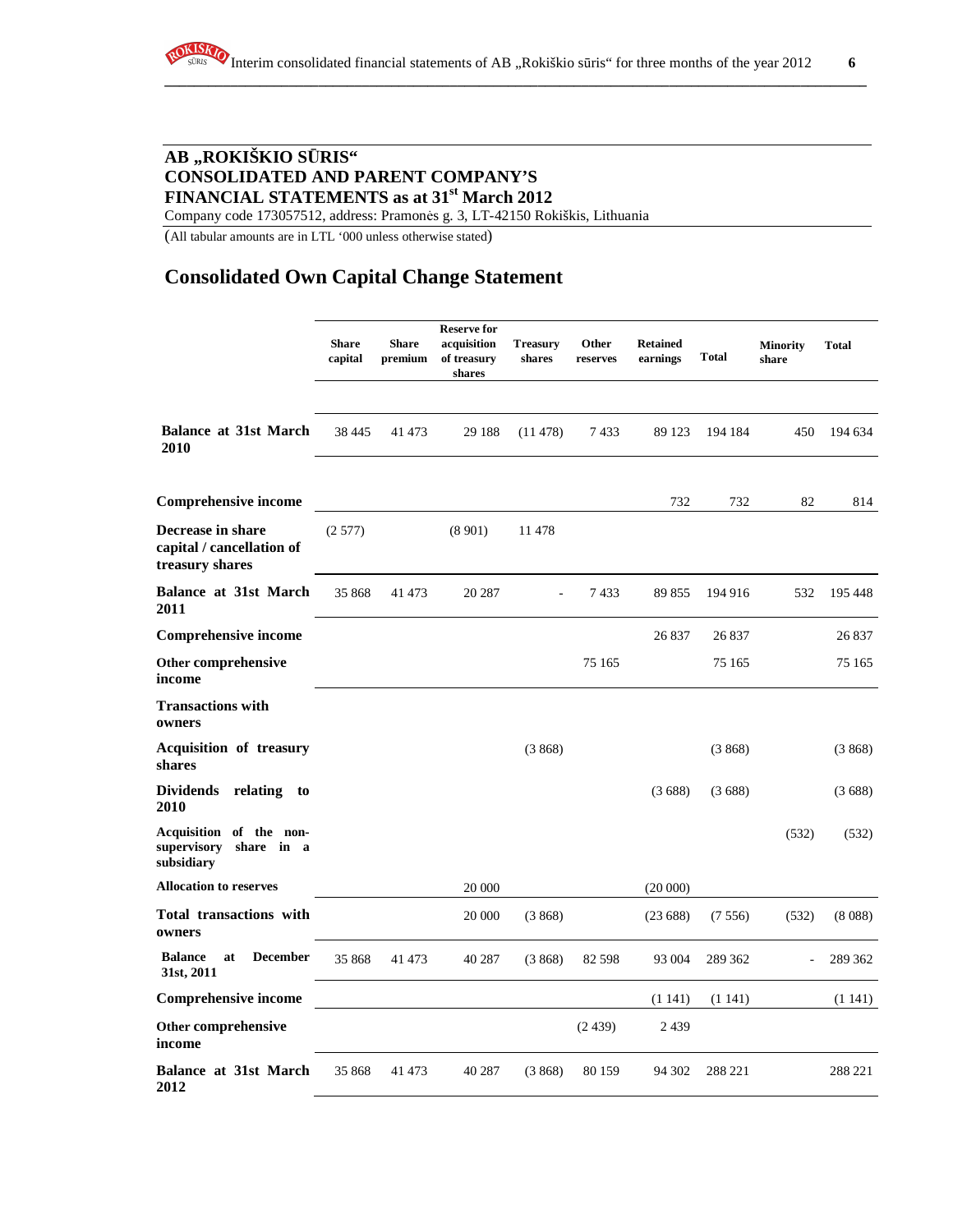Company code 173057512, address: Pramonės g. 3, LT-42150 Rokiškis, Lithuania

(All tabular amounts are in LTL '000 unless otherwise stated)

# **Commentary on the Report**

### **1. General information**

The joint stock company "Rokiškio sūris" (hereinafter – the company) is a public listed company incorporated in Rokiskis.

The shares of Rokiškio Sūris AB are traded on the Baltic Main List of the NASDAQ OMX Vilnius  $(symbol - RSU1L)$ .

The Consolidated Group (hereinafter – the Group) consists of the Company, its two branches, four subsidiaries and one joint venture. (2011: two branches, four subsidiaries and one joint venture). The branches and subsidiaries that comprise consolidated Group are indicated below:

|                  | <b>Operating as</b><br>at 31st March |      |  |
|------------------|--------------------------------------|------|--|
| <b>Branches</b>  | 2012                                 | 2011 |  |
| Utenos pienas    | Yes                                  | Yes  |  |
| Ukmerges pienine | Yes                                  | Yes  |  |

|                  |      | <b>Operating as</b><br>at 31st March |                                    | <b>March</b> | Group's share<br>$(\frac{6}{6})$ as at 31st |
|------------------|------|--------------------------------------|------------------------------------|--------------|---------------------------------------------|
| <b>Branches</b>  | 2012 | 2011                                 | <b>Subsidiaries</b>                | 2012         | 2011                                        |
| Utenos pienas    | Yes  | Yes                                  | UAB "Rokiskio pienas"              | 100.00       | 100.00                                      |
| Ukmerges pienine | Yes  | Yes                                  | KB, ,Zalmarge"                     | 100.00       | 100.00                                      |
|                  |      |                                      | SIA "Jekabpils Piena<br>Kombinats" | 100.00       | 50.05                                       |
|                  |      |                                      | SIA "Kaunata"*                     | 60.00        | 60.00                                       |

| <b>Joint venture</b> |       |       |  |
|----------------------|-------|-------|--|
| UAB "Pieno upes"     | 50.00 | 50.00 |  |

\* These subsidiaries were not consolidated due to their insignificance.

On 31<sup>st</sup> May 2011, the Company acquired 49.95 per cent of the authorized capital of SIA "Jekabpils" Piena Kombinats".

All above subsidiaries, the joint venture and branches are incorporated in Lithuania, except for SIA "Jekabpils Piena Kombinats" and SIA "Kaunata" which are incorporated in Latvia.

The Group's main line of business is the production of fermented cheese and a wide range of other dairy products.

As of  $31<sup>st</sup>$  March 2012, the average number of the Group's employees was equal to 1,489 (compared to 1,477 employees as at  $31<sup>st</sup>$  March 2011).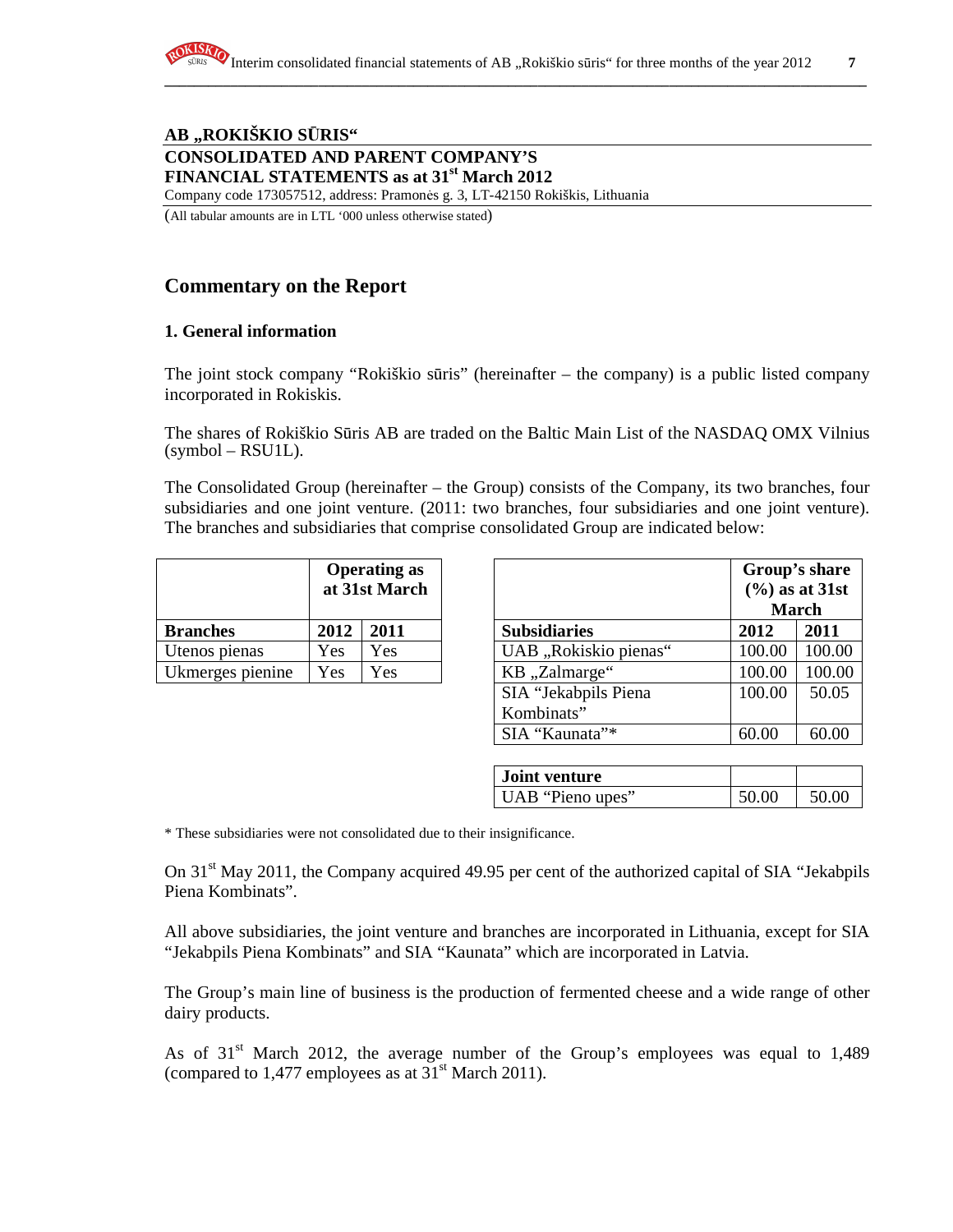### **2. Accounting Principles**

These consolidated financial statements have been prepared according to International Financial Reporting Standards (IFRS) as adopted by the European Union.

The financial statements have been prepared under the historical cost convention, as modified by the valuation of available-for-sale financial assets at fair value and valuation of property, plant and equipment at revalued amount.

The principal accounting policies applied in the preparation of these consolidated and parent company's financial statements are set out below. These policies have been consistently applied to all the years present, unless otherwise stated.

The preparation of consolidated and parent company's financial statements in conformity with IFRS requires the use of estimates and assumptions that affect the reported amounts of assets and liabilities and disclosure of contingent assets and liabilities at the date of the financial statements and the reported amounts of revenues and expenses during the reporting period.

Subsidiaries are the entities over which the Group has the power to govern the financial and operating policies generally accompanying a shareholding of more than one half of the voting rights. Subsidiaries are fully consolidated from the date on which control is transferred to the Group. They are de-consolidated from the date that control ceases.

Transactions among the Group's enterprises, residual values and retained transaction earnings between the Group's enterprises are eliminated. Unrealised loss is eliminated too; however, it is considered to be the sign of transfer asset value decrease. The accounting principles of daughter enterprises were changed where necessary in order to ensure their consistency with the accounting principles applied by the Group.

The group treats transactions with non-controlling interest as transactions with equity owners of the group. For purchases from non-controlling interests, the difference between any consideration paid and the relevant share acquired of the carrying value of net assets of the subsidiary is recorded in equity. Gains or losses on disposals to non-controlling interests are also recorded in equity.

The group's interests in jointly controlled entities are accounted for by proportionate consolidation. The group combines its share of the joint ventures' individual income and expenses, assets and liabilities and cash flows on a line-by-line basis with similar items in the group's financial statements. The group recognises the portion of gains or losses on the sale of assets by the group to the joint venture that is attributable to the other venturers. The group does not recognise its share of profits or losses from the joint venture that result from the group's purchase of assets from the joint venture until it resells the assets to an independent party. However, a loss on the transaction is recognised immediately if the loss provides evidence of a reduction in the net realisable value of current assets, or an impairment loss.

Items included in the financial statements of the Company and each of the Group's entities are measured using the currency of the primary economic environment in which the entity operates (hereinafter "the functional currency"). The financial statements are presented in Litas (LTL), which is the Company's (and each of the Group entity's) functional and presentation currency.

The value of long-term tangible assets is shown at revalued amount, based on periodic valuations of assets, less subsequent accumulated depreciation and impairment.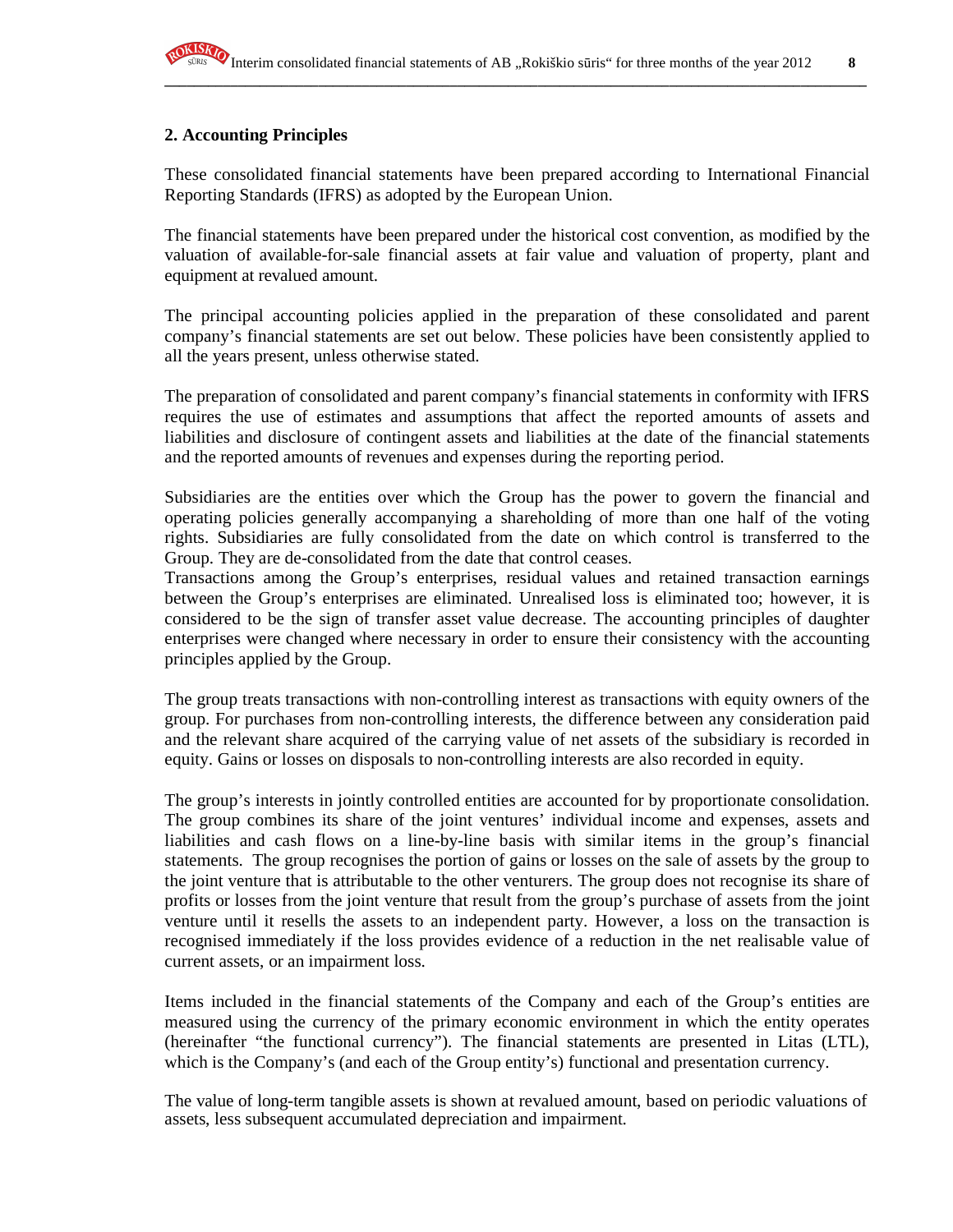Subsequent costs are included into the asset's carrying amount or recognized as separate assets, as appropriate, only when it is likely that in future the Group will receive economic benefits associated with the item and the cost of the item will be measured accordingly. All other repairs and maintenance expenses are charged to the income statement during the financial period in which they have been incurred.

Depreciation on property, plant and equipment is calculated using the straight-line method to allocate their cost to their residual values over their estimated useful lives, as follows:

| <b>Buildings</b>                                  | $15 - 55$ years |
|---------------------------------------------------|-----------------|
| Plant & machinery                                 | $5 - 29$ years  |
| Motor vehicles                                    | $4 - 10$ years  |
| Equipment and other property, plant and equipment | $3 - 20$ years  |

The asset residual values and useful lives are reviewed, and adjusted, if appropriate, at each balance sheet date.

The Group's software which is expected to bring the Group material benefit in future, is valued at cost price less accumulated depreciation. Depreciation is calculated using the straight-line method for the estimated useful life from 1 to 5 years.

Loans and receivables are non-derivative financial assets with fixed or determinable payments that are not quoted in an active market. They are included in current assets, except for maturities greater than 12 months after the balance sheet date. These are classified as non-current assets. Loans and receivables are classified as 'trade and other receivables' in the balance sheet.

Inventories are subsequently carried at the lower of cost and net realisable value. Cost is determined by the first-in, first-out (FIFO) method. The cost of finished goods and work in progress comprises raw materials, direct labour, other direct costs and related indirect production overheads, but excludes borrowing costs. Net realisable value is the estimated selling price in the ordinary course of business, less the costs of completion and selling expenses.

Loans granted and amounts receivables are recognised initially at fair value and subsequently measured at amortised cost using the effective interest method, less the amount of impairment loss. A provision for impairment of amounts receivables is established when there is objective evidence that the Group will not be able to collect all amounts due according to the original terms of receivables. The impairment amount is the difference between the asset's carrying amount and the present value of estimated future cash flows, discounted at the original effective interest rate. The amount of the provision is recognised in the statement of comprehensive income within 'general and administrative expenses'. Bad debts are written off during the year in which they are identified as irrecoverable.

Cash and cash equivalents are carried at nominal value. For the purposes of the cash flow statement, cash and cash equivalents comprise cash on hand and at bank and bank overdrafts. Bank overdrafts are included in borrowings in current liabilities on the balance sheet.

Ordinary shares are stated at their par value. Consideration received for the shares sold in excess over their nominal value is shown as share premium. Incremental external costs directly attributable to the issue of new shares are accounted for as a deduction from share premium.

Where the Company or its subsidiaries purchase the Company's equity share capital, the consideration paid including any attributed incremental external costs is deducted from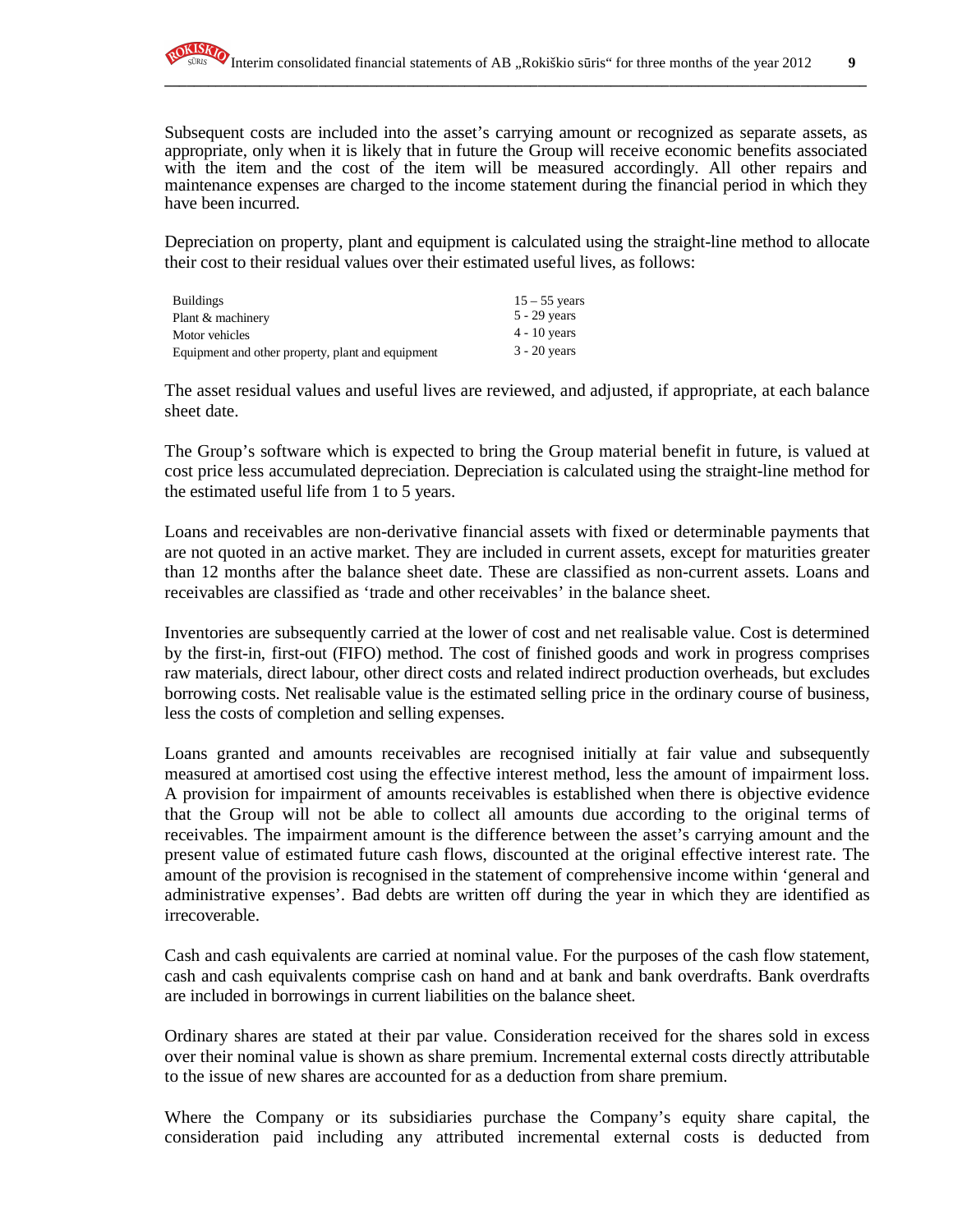shareholders' equity as treasury shares until they are sold, reissued, or cancelled. No gain or loss is recognised in the statement of comprehensive income on the sale, issuance, or cancellation of treasury shares. Where such shares are subsequently sold or reissued, any consideration received is presented in the consolidated financial statements as a change in shareholders' equity.

Other reserves are established upon the decision of annual general meeting of shareholders on profit appropriation. This reserve may be used only for the purposes approved by annual general meeting of shareholders.

Borrowings are recognised initially at fair value, net of transaction costs incurred. Borrowings are subsequently stated at amortised cost. Any difference between the amount at initial recognition and the redemption value is recognised in the statement of comprehensive income over the period of the borrowings using the effective interest method.

Profit is taxable at a rate of 15 per cent (2010: 15 per cent) in accordance with the Lithuanian regulatory legislation on taxation.

The Group pays social security contributions to the state Social Security Fund (the Fund) on behalf of its employees based on the defined contribution plan in accordance with the local legal requirements. Social security contributions are recognised as expenses on an accrual basis and are included in payroll expenses.

Revenue comprises the fair value of the consideration received or receivable for the sale of goods and services in the ordinary course of the Group's activities. Revenue is shown net of value-added tax, returns, rebates and discounts and after eliminated sales within the Group. Revenue from sales of goods is recognised only when all significant risks and benefits arising from ownership of goods is transferred to the customer.

Interest income is recognised on a time-proportion basis using the effective interest method.

Dividend distribution to the Company's shareholders is recognised as a liability in the Group's financial statements in the period in which the dividends are approved by the Company's shareholders.

Basic earnings per share are calculated by dividing net profit attributed to the shareholders from average weighted number of ordinary registered shares in issue, excluding ordinary registered shares purchased by the Company and the Group and held as treasury shares.

Operating segments are reported in a manner consistent with the internal reporting provided to the chief operating decision-maker. The chief operating decision-maker, who is responsible for allocating resources and assessing performance of the operating segments, has been identified as the Board of directors that make strategic decisions.

The Group's management identified the following operating segments within the Group: hard cheese, semi hard cheese, butter, milk, cream, sour cream, sour milk, yogurt, curds, curd cheese and other. These operating segments were aggregated into two main reportable segments, based on similar nature of products, production process, type of customers and method of distribution.

Government grants are recognised at fair value where there is sufficient evidence that the grant will be received and the Group and the Company will comply with all conditions attached.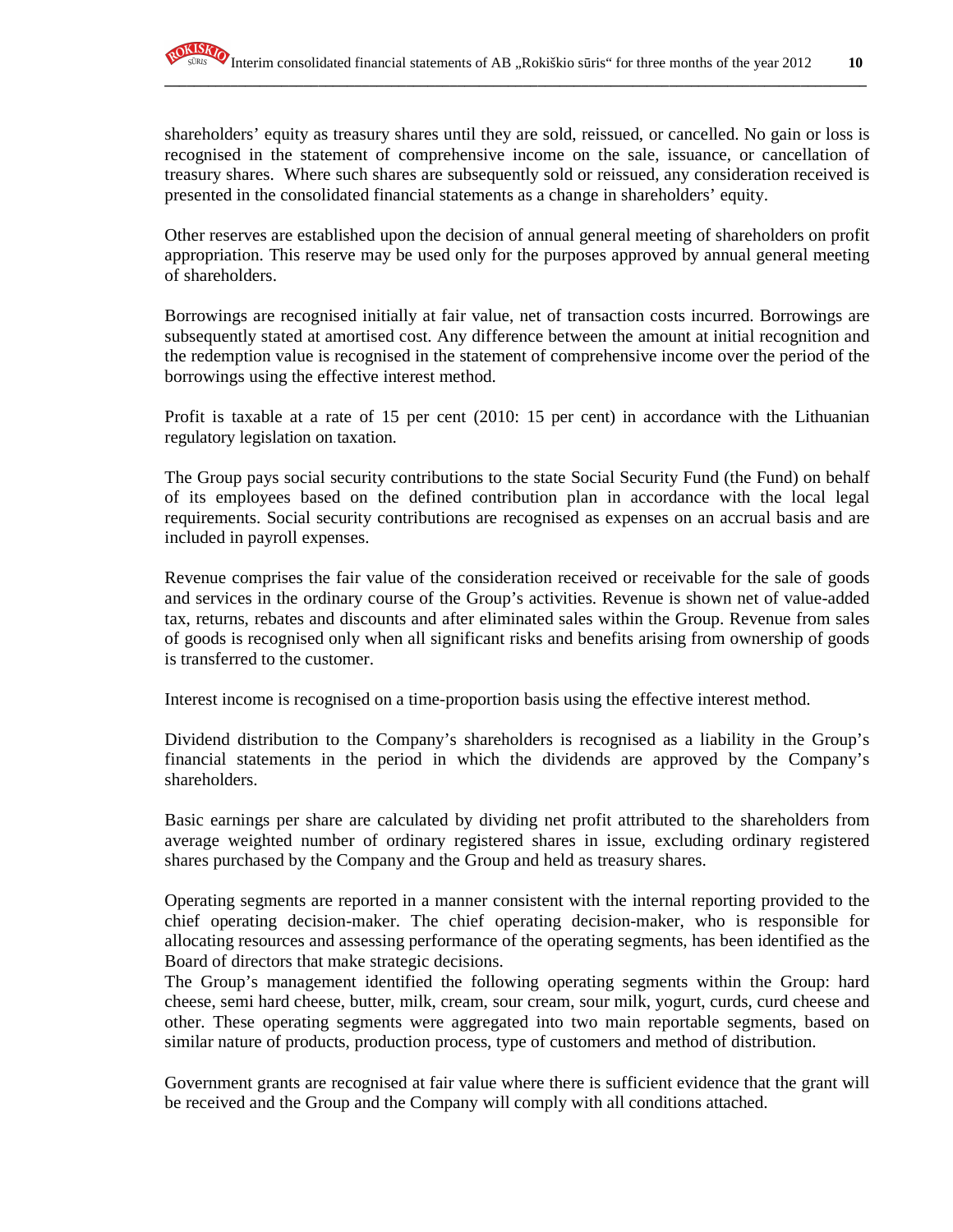Export subsidies paid by the Government for each exported tone of products meeting certain requirements are included in sales revenue.

**\_\_\_\_\_\_\_\_\_\_\_\_\_\_\_\_\_\_\_\_\_\_\_\_\_\_\_\_\_\_\_\_\_\_\_\_\_\_\_\_\_\_\_\_\_\_\_\_\_\_\_\_\_\_\_\_\_\_\_\_\_\_\_\_\_\_\_\_\_\_\_\_\_\_\_\_\_\_\_\_\_\_\_\_\_\_\_\_\_\_\_\_\_\_\_\_**

Government grants received to finance acquisition of property, plant and equipment are included in non-current deferred income in the balance sheet. They are recognised as income on a straight-line basis over the useful life of property, plant and equipment concerned.

Provisions are measured at the present value of expenditures expected to be required to settle the obligation using pre-tax rate that reflects current market assessments of the time value of money and the risks specified to the obligation. The increase in the provision due to passage of time is recognised as interest expense.

Trade payables are recognised initially at fair value and subsequently measured at amortised cost using effective interest method.

In 2011, the Company and the Group introduced changes in the accounting policy for property, plant and equipment. Before 31 December 2011, the Company and the Group used to account for property, plant and equipment at acquisition cost less accumulated depreciation and impairment. With effect from 31 December 2011, the Company's and Group's property, plant and equipment has been revaluated and accounted for at revalued amount less accumulated depreciation and impairment. This change in accounting policy was not resognised retrospectively because it was impracticable to determine the cumulative effect, at the beginning of the current period, of applying a new accounting policy to all prior periods.

### **3. Information on segments**

### *Operating segments and reportable segments*

The Group's management distinguished the following operating segments of the Group: hard cheese, semi-hard cheese, butter milk, cream, sour cream, sour milk, yogurt, curd, curd cheese and other. These segments were combined into two main reportable segments based on the similar nature of products, production process, types of customers and the method of distribution.

The main two reportable business segments of the Group are as follows:

- Fresh dairy products
- Cheese and other dairy products.

Other operations of the Group comprise of raw milk collection. Transactions between the business segments are on normal commercial terms and conditions.

### *Geographical information*

Analysis of the Group's income from sales according to markets is as follows:

|                        | 2012 03 31 | 2011 03 31 |
|------------------------|------------|------------|
| Lithuania              | 63 218     | 58 762     |
| Europe Union countries | 69 329     | 62 633     |
| Other countries        | 31 694     | 28 963     |
| Total                  | 164 241    | 150 358    |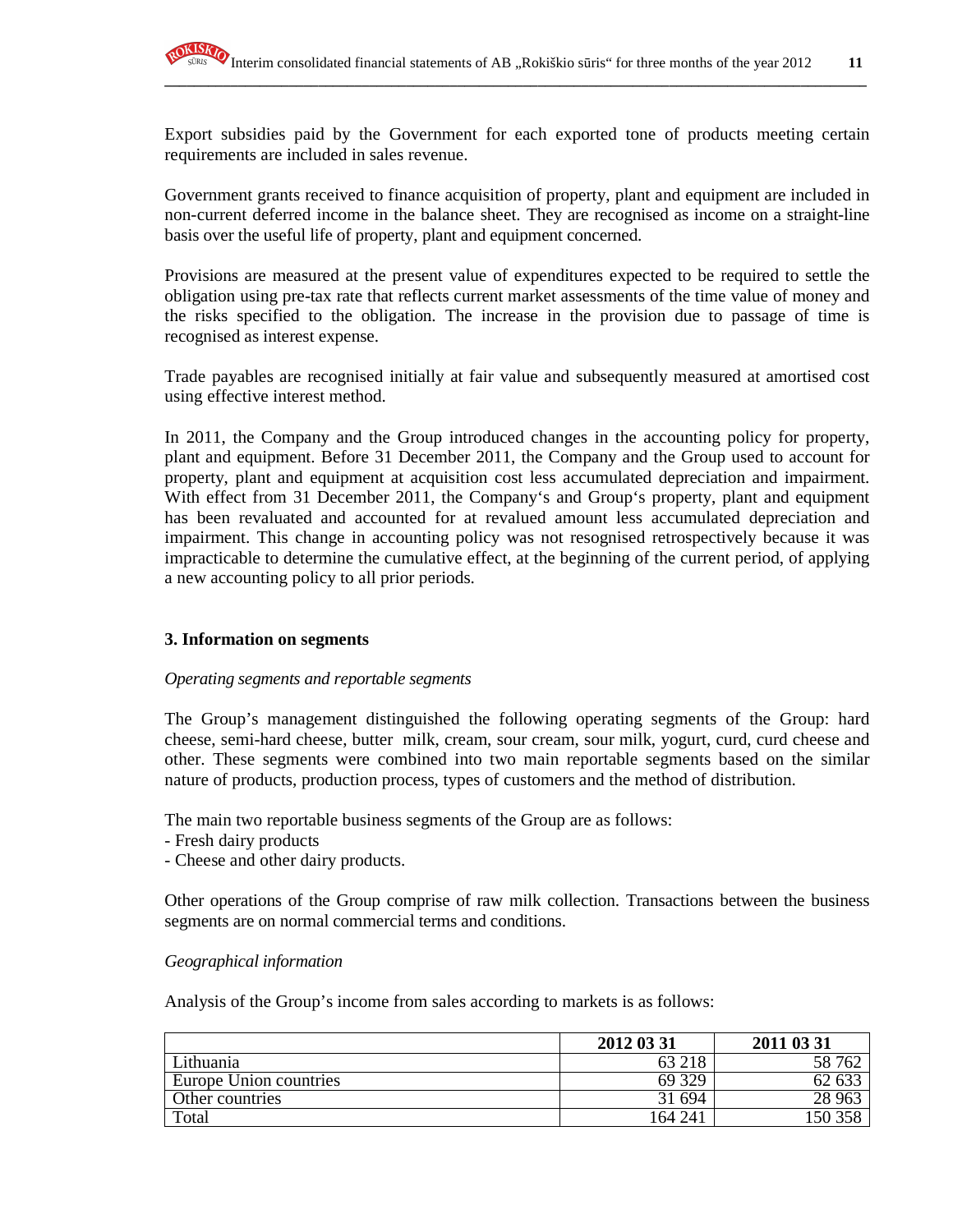

The analysis of the Company's revenue by category:

|                    | 2012 03 31 | 2011 03 31 |
|--------------------|------------|------------|
| Sales of the goods | 163 941    | 50         |
| Service provided   | 300        | 86         |
| Total:             | 164 241    | 50         |

**\_\_\_\_\_\_\_\_\_\_\_\_\_\_\_\_\_\_\_\_\_\_\_\_\_\_\_\_\_\_\_\_\_\_\_\_\_\_\_\_\_\_\_\_\_\_\_\_\_\_\_\_\_\_\_\_\_\_\_\_\_\_\_\_\_\_\_\_\_\_\_\_\_\_\_\_\_\_\_\_\_\_\_\_\_\_\_\_\_\_\_\_\_\_\_\_**

#### **4. Property, plant and equipment**

Depreciation expenses of property plant and equipment are included in selling and marketing expenses, general and administrative expenses and cost of sales in the income statement, as well as in work in progress and finished goods in the balance sheet.

Amortisation expenses of computer software and other intangible assets are included in general and administrative expenses in the income statement.

#### **5. Other Receivables**

As at  $31<sup>st</sup>$  March 2012, the Group's receivables were made of:

|                                      | 2012 03 31 | 2011 03 31 |
|--------------------------------------|------------|------------|
| Long-term loans granted to farmers   | 3.770      |            |
| Long-term loans granted to employees | 548        | 380        |
| Investments                          | 550        | 143.       |
| Loans to other companies             | 8 1 1 0    | 31 663     |
| Other                                | 2 800      | 432        |
| Total                                | 15 780     |            |

The repayment terms of loans granted to farmers vary from 2 months to 10 years, whereas the annual interest rate varies from 0 to 10 per cent.

The repayment terms of loans granted to employees vary from 1 to 22 years, whereas the interest rate for them is not calculated.

The company's managing bodies believe that the balance sheet values of long-term receivables are their fair values.

#### **6. Inventories**

As at  $31<sup>st</sup>$  March 2012, the Group's inventories were made of:

|                        | 2012 03 31 | 2011 03 31 |
|------------------------|------------|------------|
| Raw material           | 6 635      |            |
| Production in progress | 18 048     | . 787      |
| Ready production       | 69 553     | 29 048     |
| Other inventories      | 3 09 i     | 2587       |
| Total                  | 327        | 50 950     |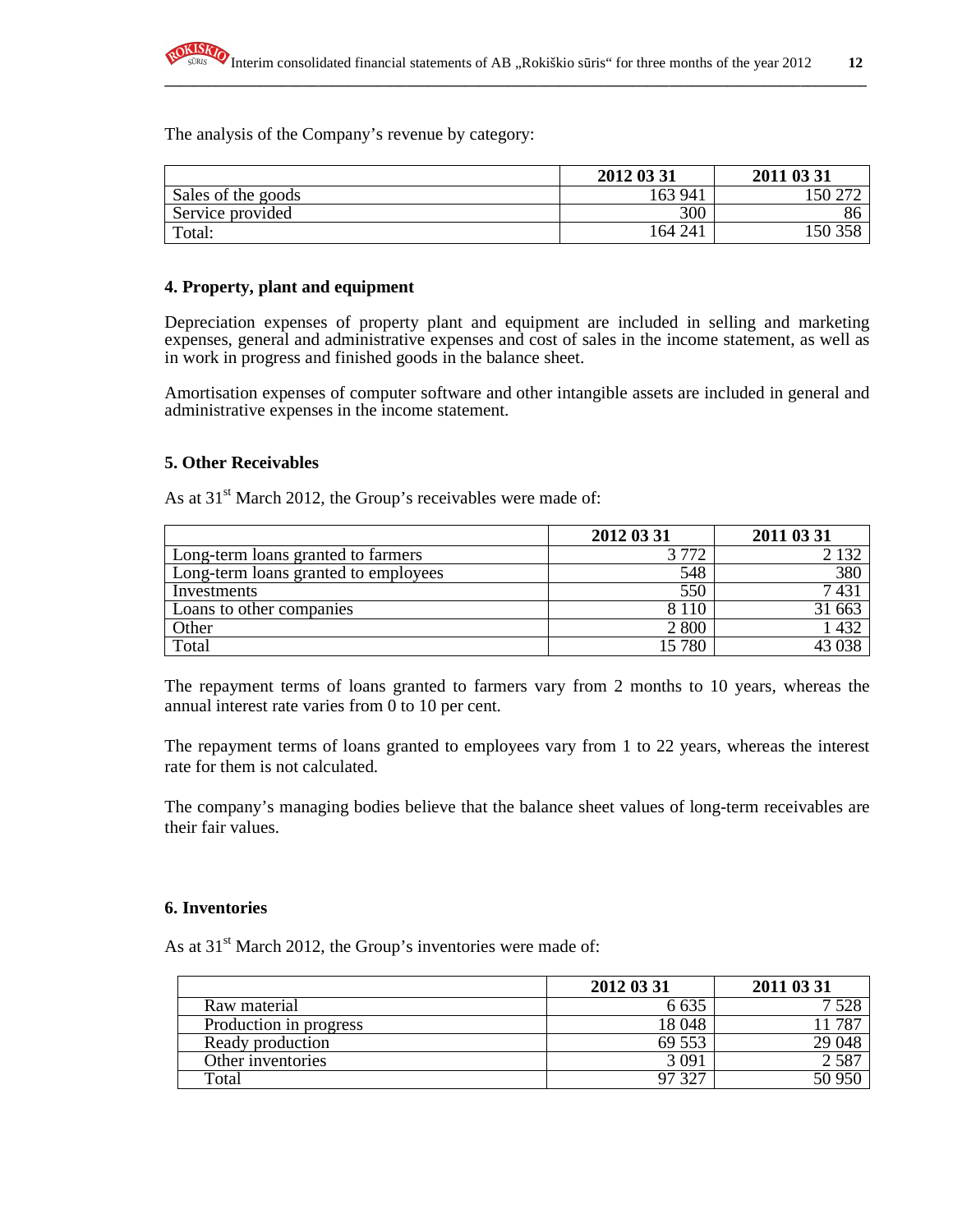

### **7. Selling and Other Receivables**

As at  $31<sup>st</sup>$  March 2012, the Group's selling and other receivables was made of:

|                                             | 2012 03 31 | 2011 03 31 |
|---------------------------------------------|------------|------------|
| Selling receivables                         | 90 947     | 71 099     |
| VAT receivable                              | 7 1 8 6    | 3 2 6 8    |
| Other receivables                           | 1910       | 1863       |
| Advance payments and future period expenses | 1 357      | 3 0 9 4    |
| Total                                       | 400        | 79 324     |

### **8. Cash and cash equivalents**

The money equivalents in the Balance sheet are made of the following:

|                              | 2012 03 31 | 2011 03 31 |
|------------------------------|------------|------------|
| Bank and cash-register money |            | 55 275     |
| Current deposits             | 4 6 33     | 19 977     |
| Total                        | 4 6 3 3    | クミ つらつ     |

The money equivalents in the Cash Flow Statement are made of the following:

|                              | 2012 03 31 | 2011 03 31 |
|------------------------------|------------|------------|
| Bank and cash-register money | 4 6 3 3    | 55 275     |
| Current deposits             |            | 19.97      |
| Credit of bank account       | (14568)    |            |
| Total                        | (9 9 35    | 75 252     |

### **9. Share capital**

As at March 31st 2012, the authorized capital of AB "Rokiškio sūris" was made of the following:

| Type of shares      | Number of  | Nominal value, | Total nominal | Share of   |
|---------------------|------------|----------------|---------------|------------|
|                     | shares     | LTL.           | value, LTL    | authorized |
|                     |            |                |               | capital    |
|                     |            |                |               | (%)        |
| Ordinary registered | 35 867 970 |                | 35 867 970    | 100,00     |
| shares              |            |                |               |            |

All shares of AB "Rokiškio sūris" are paid-up, and they are not subject to any limitations of transference.

The amount of 35,867,970 of ordinary registered shares of AB Rokiskio suris is included into Official Trading List of **NASDAQ OMX Vilnius**. (VVPB symbol is RSU1L). nominal value per share is 1 (one) litas.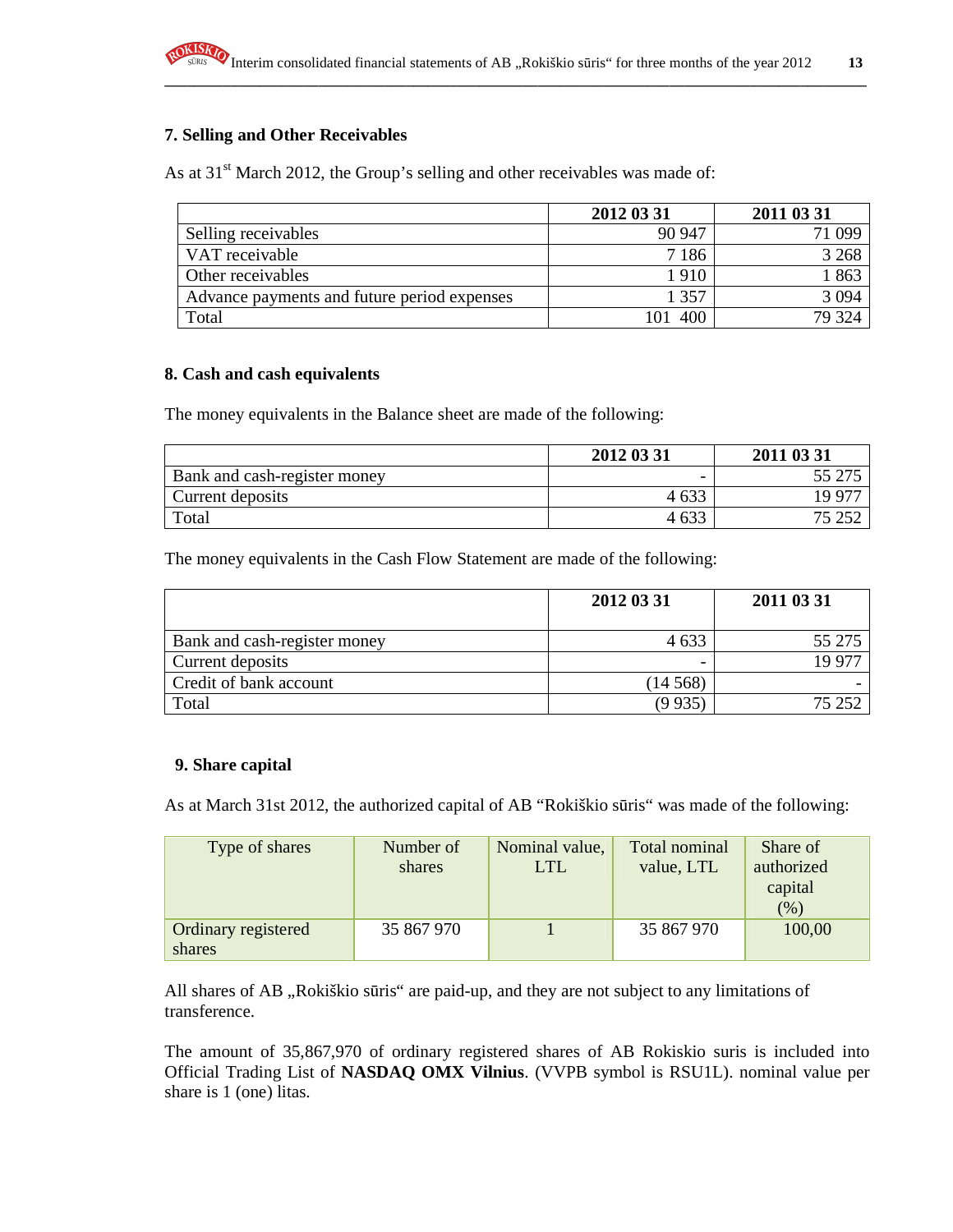AB , Rokiškio sūris" has acquired 802,094 treasure shares. It makes 2.24% of the authorized capital of AB "Rokiškio sūris". The shares are not granted with the voting right.

As at  $31<sup>st</sup>$  March 2012, the total number of shareholders of AB, Rokiškio sūris" is 5,748.

### **10. Financial ratios**

Financial ratios of the Group:

|                                    | 2012 03 31 | 2011 03 31 |
|------------------------------------|------------|------------|
| Revenue (LTL thousand)             | 164 241    | 150 358    |
| <b>EBITDA</b> (LTL thousand)       | 5 0 0 1    | 7169       |
| EBITDA margin $(\%)$               | 3,04       | 4,77       |
| Operations profit (LTL thousand)   | (756)      | 1 0 6 7    |
| Margin of operations profit $(\%)$ | (0, 46)    | 0,71       |
| Profit per share (LTL)             | (0,03)     | 0,02       |
| Number of shares (units)           | 35 867 970 | 35 867 970 |

### **11. Information on the managing bodies**

**Dalius Trumpa** – Board Chairman (elected on  $27<sup>th</sup>$  April 2012). Owns 1,002,697 ordinary registered shares. i.e. 2.80% of the Authorized capital and 2.86% of votes of AB "Rokiškio sūris". Participation in the activities of other companies:

Shareholder of UAB" Pieno pramonės investicijų valdymas", having 3,91 % of the company's shares and votes;

Chief executive officer of UAB "Rokiškio pienas", having no shares;

Director of UAB "Rokvalda", having 100% of shares and votes;

Board member of Latvian company "Kaunata", having no shares.

Antanas Kavaliauskas - Deputy Chairman (elected on 27<sup>th</sup> April 2012), the Chief Financial Officer of AB "Rokiškio sūris", having no ownership of AB "Rokiškio sūris".

Participation in the activities of other companies:

Shareholder of UAB "Pieno pramonės investicijų valdymas" owning 3,91% of shares of UAB" Pieno pramonės investicijų valdymas".

Board Chairman of Latvian company SIA Jekabpils piena kombinats, having no shares; Director of Lithuanian dairy association "Pieno centras", having no shares.

**Ramūnas Vanagas -** Board member (elected on 27<sup>th</sup> April 2012), Development Director of AB ",Rokiškio sūris", having no ownership of shares of AB "Rokiškio sūris".

Participation in the activities of other companies:

No participation in other companies' activities.

**Andrius Trumpa** - Board member (elected on  $27<sup>th</sup>$  April 2012). Education – university degree. Works in Vilnius Gedimino Technikos University in the capacity of lecturer, owns 298,820 shares, i.e. 0.83% of the Authorized capital and 0.85% votes of AB "Rokiškio sūris".

Participation in the activities of other companies:

No participation in other companies' activities.